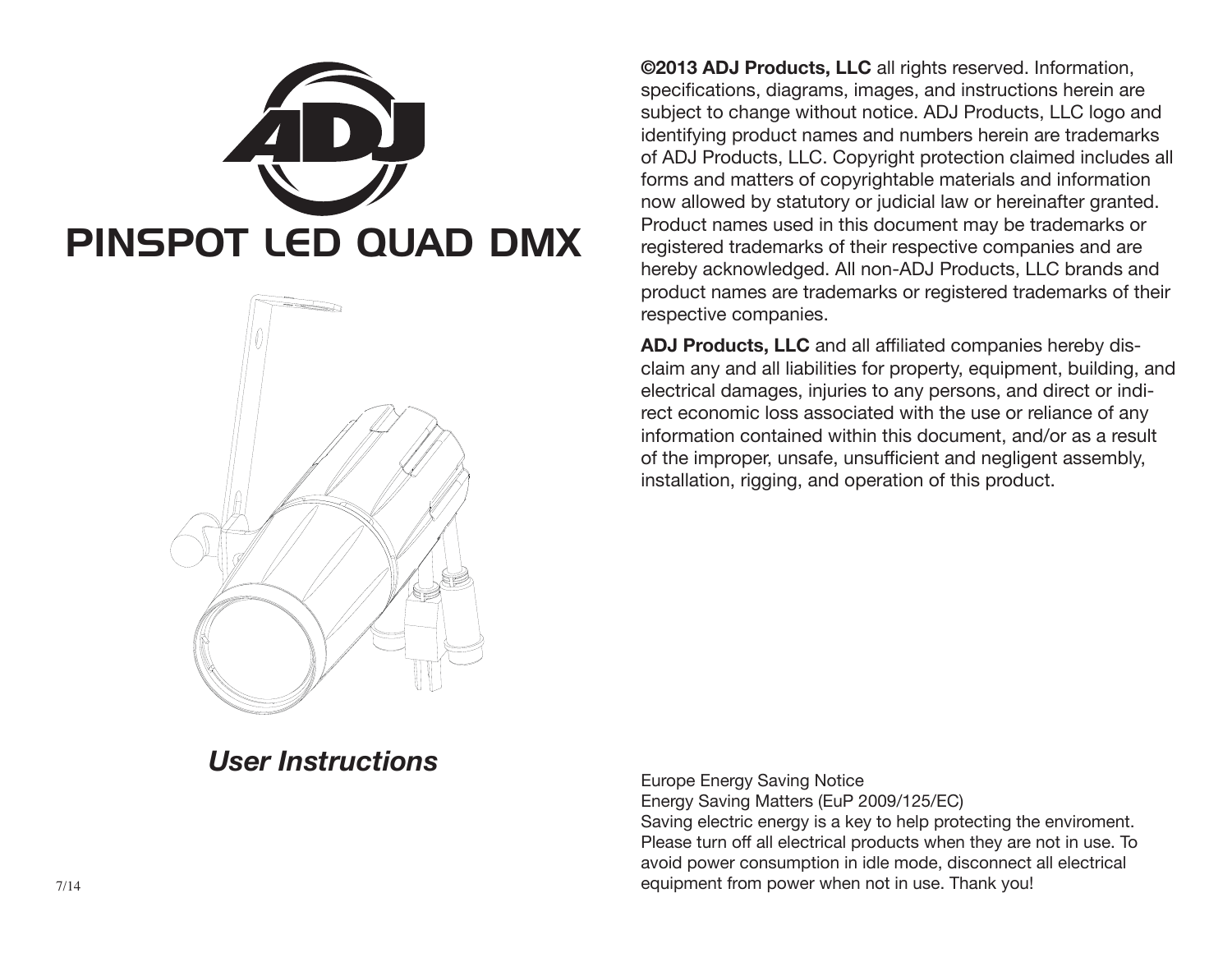## **Pinspot LED Quad DMX Introduction**

*Unpacking:* Thank you for purchasing the Pinspot LED Quad DMX by ADJ Products, LLC. Every Pinspot LED Quad DMX has been thoroughly tested and has been shipped in perfect operating condition. Carefully check the shipping carton for damage that may have occurred during shipping. If the carton appears to be damaged, carefully inspect your fixture for any damage and be sure all accessories necessary to operate the unit has arrived intact. In the case damage has been found or parts are missing, please contact our toll free customer support number for further instructions. Do not return this unit to your dealer without first contacting customer support.

*Introduction:* The ADJ Pinspot LED Quad DMX is part of a continuing pursuit to create high quality intelligent lighting. The Pinspot LED Quad DMX is a DMX intelligent, high powered LED par can. This fixture can be used in a stand alone mode or connected in a Master/Slave configuration. The unit can also be controlled via DMX controller. This unit has 3 operating modes: Sound Active mode, Auto mode, and DMX control mode.

*Customer Support:* ADJ provides a customer support line, to provide set up help and to answer any question should you encounter problems during your set up or initial operation. You may also visit us on the web at www.adj.com for any comments or suggestions. Service Hours are Monday through Friday 8:00 a.m. to 4:30 p.m. Pacific Standard Time.

| Voice:  | (323) 582-3322         |
|---------|------------------------|
| Fax:    | $(323)$ 582-3108       |
| E-mail: | support@americandj.com |

**Warning!** To prevent or reduce the risk of electrical shock or fire, do not expose this unit to rain or moisture.

**Caution!** There are no user serviceable parts inside this unit. Do not attempt any repairs yourself, doing so will void your manufactures warranty. In the unlikely event your unit may require service please contact ADJ Products, LLC.

#### *PLEASE recycle the shipping carton when ever possible.*

#### **Pinspot LED Quad DMX General Instructions**

To optimize the performance of this product, please read these operating instructions carefully to familiarize yourself with the basic operations of this unit. These instructions contain important safety information regarding the use and maintenance of this unit. Please keep this manual with the unit, for future reference.

## **Pinspot LED Quad DMX** Features

- Multi-Colors
- 3 Operating Modes
- Electronic Dimming 0-100%
- Built in Microphone
- DMX-512 protocol
- 3-Pin DMX Connection
- 6 DMX Channels

### **Pinspot LED Quad DMX Warranty Registration**

The Pinspot LED Quad DMX carries a two year limited warranty. Please fill out the enclosed warranty card to validate your purchase. All returned service items whether under warranty or not, must be freight pre-paid and accompany a return authorization (R.A.) number. The R.A. number must be clearly written on the outside of the return package. A brief description of the problem as well as the R.A. number must also be written down on a piece of paper included in the shipping carton. If the unit is under warranty, you must provide a copy of your proof of purchase invoice. You may obtain a R.A. number by contacting our customer support team on our customer support number. All packages returned to the service department not displaying a R.A. number on the outside of the package will be returned to the shipper.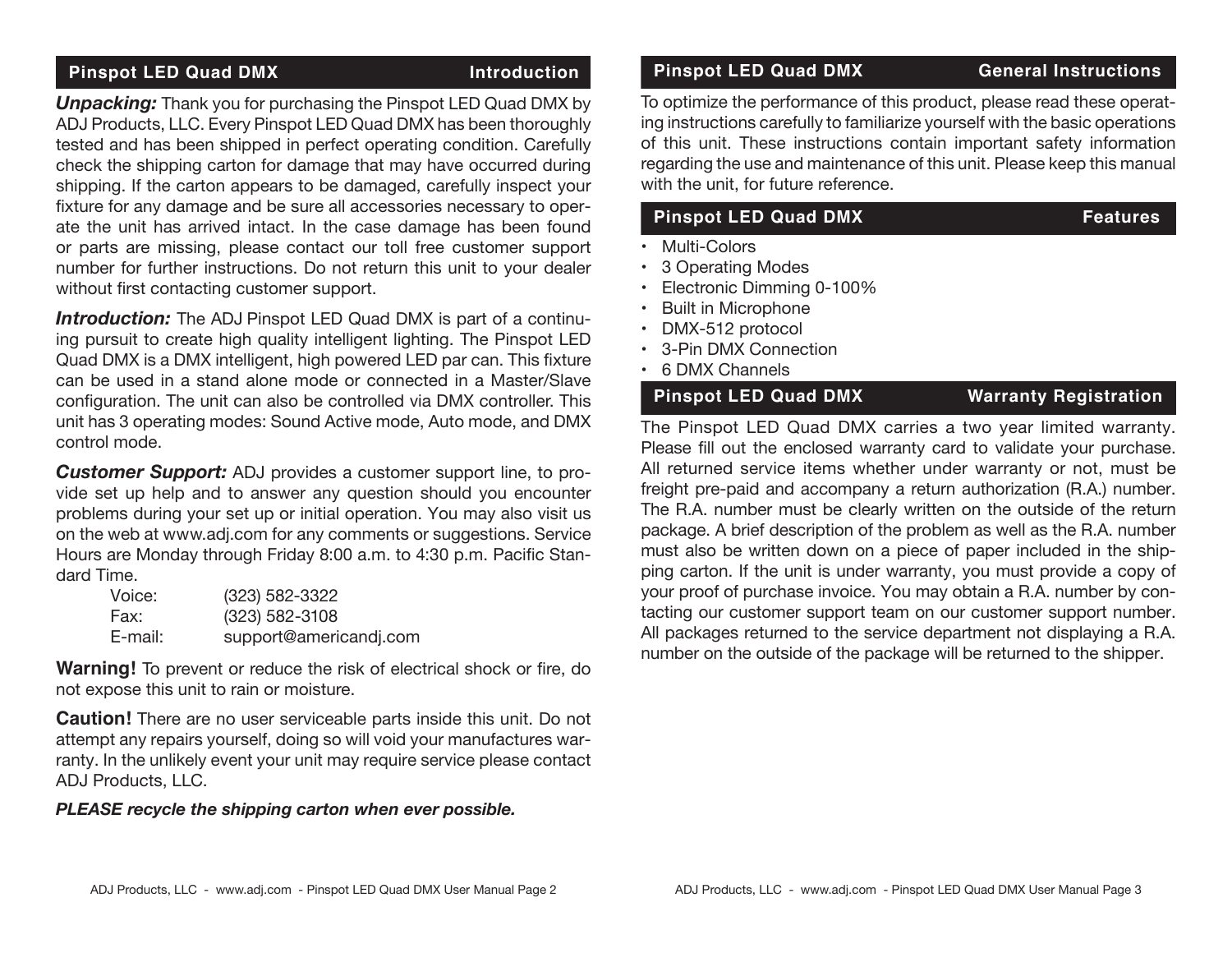### **Pinspot LED Quad DMX** Safety Precautions

- To reduce the risk of electrical shock or fire, do not expose this unit rain or moisture
- Do not spill water or other liquids into or on to your unit.
- Be sure that the local power outlet match that of the required voltage for your unit.
- Do not attempt to operate this unit if the power cord hasbeen frayed or broken. Do not attempt to remove or break off the ground prong from the electrical cord. This prong is used to reduce the risk of electrical shock and fire in case of an internal short.
- Disconnect from main power before making any type of connection.
- Do not remove the cover under any conditions. There are no user serviceable parts inside.
- Never operate this unit when it's cover is removed.
- Never plug this unit in to a dimmer pack
- Always be sure to mount this unit in an area that will allow proper ventilation. Allow about 6" (15cm) between this device and a wall.
- Do not attempt to operate this unit, if it becomes damaged.
- This unit is intended for indoor use only, use of this product out` doors voids all warranties.
- During long periods of non-use, disconnect the unit's main power.
- Always mount this unit in safe and stable matter.
- Power-supply cords should be routed so that they are not likely to be walked on or pinched by items placed upon or against them, paying particular attention to the point they exit from the unit.
- Cleaning -The fixture should be cleaned only as recommended by the manufacturer. See page 9 for cleaning details.
- Heat -The appliance should be situated away from heat sources such as radiators, heat registers, stoves, or other appliances (including amplifiers) that produce heat.
- The fixture should be serviced by qualified service personnel when: A. The power-supply cord or the plug has been damaged.
	- B. Objects have fallen, or liquid has been spilled into the appliance.
	- C. The appliance has been exposed to rain or water.
	- D. The appliance does not appear to operate normally or exhibits a marked change in performance.

## **Pinspot LED Quad DMX** Set Up

**Power Supply:** The ADJ Pinspot LED Quad DMX contains a automatic voltage switch, which will auto sense the voltage when it is plugged into the power source. With this switch there is no need to worry about the correct power voltage, this unit can be plugged in anywhere.

**DMX-512:** DMX is short for Digital Multiplex. This is a universal protocol used as a form of communication between intelligent fixtures and controllers. A DMX controller sends DMX data instructions from the controller to the fixture. DMX data is sent as serial data that travels from fixture to fixture via the DATA "IN" and DATA "OUT" XLR terminals located on all DMX fixtures (most controllers only have a DATA "OUT" terminal).

**DMX Linking:** DMX is a language allowing all makes and models of different manufactures to be linked together and operate from a single controller, as long as all fixtures and the controller are DMX compliant. To ensure proper DMX data transmission, when using several DMX fixtures try to use the shortest cable path possible. The order in which fixtures are connected in a DMX line does not influence the DMX addressing. For example; a fixture assigned a DMX address of 1 may be placed anywhere in a DMX line, at the beginning, at the end, or anywhere in the middle. When a fixture is assigned a DMX address of 1, the DMX controller knows to send DATA assigned to address 1 to that unit, no matter where it is located in the DMX chain.

**Data Cable (DMX Cable) Requirements (For DMX Operation):** The Pinspot LED Quad DMX can be controlled via DMX-512 protocol. The Pinspot LED Quad DMX has 6 DMX channels, please see page 7 for

the DMX values and traits. The DMX address is set using the dipswitches located on the rear of the Pinspot LED Quad DMX. Your unit and your DMX controller require a standard 3-pin XLR connector for data input and data output (Figure 1). We recommend Accu-Cable DMX cables. If you are making your own cables, be sure to use standard 110-120 Ohm shielded cable (This cable may be purchased at almost all pro lighting stores). Your cables should be made with a male and female



Figure 1

XLR connector on either end of the cable. Also remember that DMX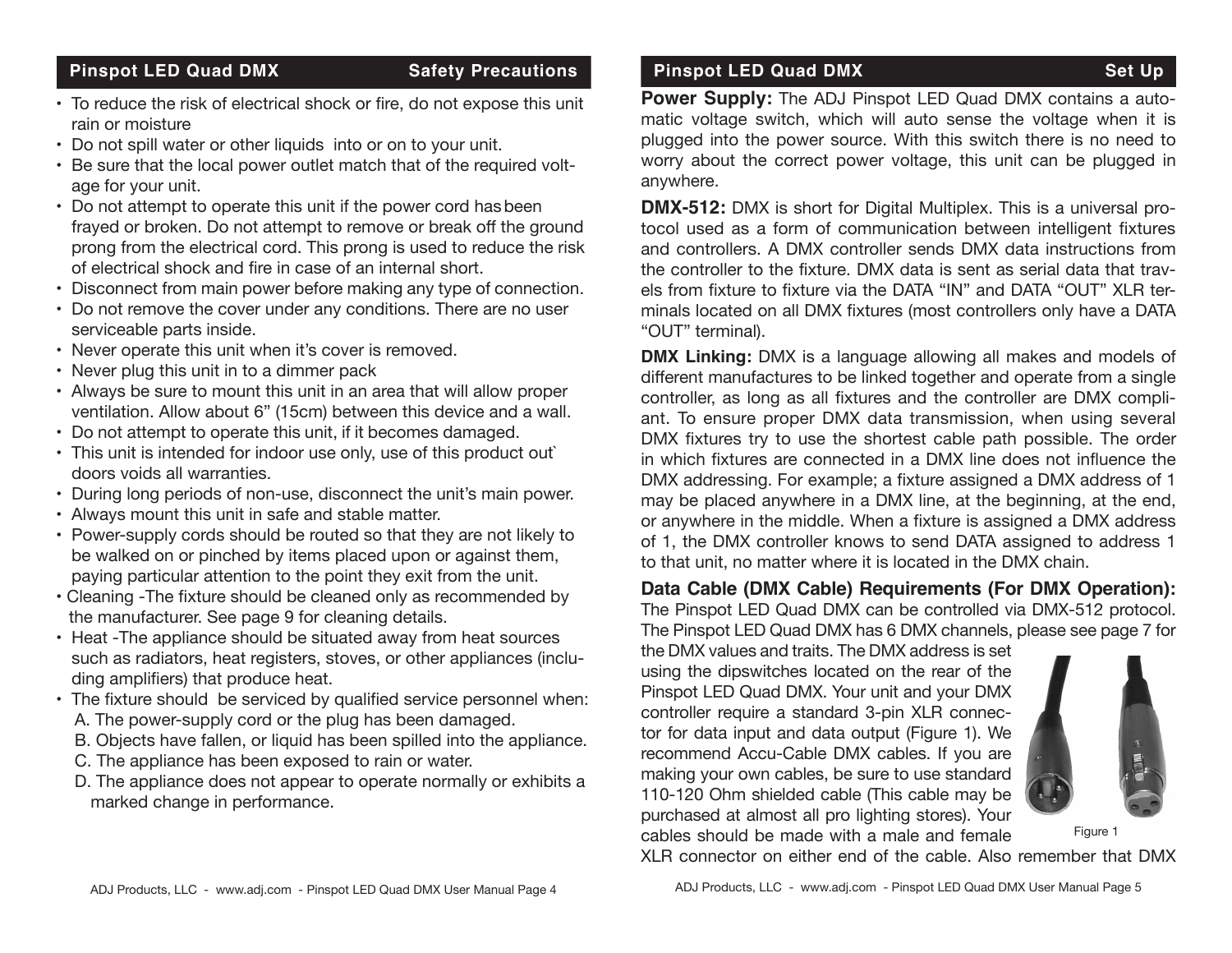### **Pinspot LED Quad DMX** Set Up

#### **Set Up**

cable must be daisy chained and cannot be split.

Notice: Be sure to follow figures two and three when making your own cables. Do not use the ground lug on the XLR connector. Do not connect the cable's shield conductor to the ground lug or allow the shield conductor to come in contact with the XLR's outer casing. Grounding the shield could cause a short circuit and erratic behavior.



Figure 3

**Special Note: Line Termination.** When longer runs of cable are used, you may need to use a terminator on the last unit to avoid erratic behavior. A terminator is a 110-120 ohm 1/4 watt resistor which is connected between pins 2 and 3 of a male XLR connector (DATA + and DATA -). This unit is inserted in the female XLR connector of the last unit in your daisy chain to terminate the line. Using a cable terminator (ADJ part number Z-DMX/T) will decrease the possibilities of erratic behavior.



Termination reduces signal errors and avoids signal transmission problems and interference. It is always advisable to connect a DMX terminal, (Resistance 120 Ohm 1/4 W) between PIN 2 (DMX-) and PIN 3 (DMX +) of the last fixture. Figure 4

**5-Pin XLR DMX Connectors.** Some manufactures use 5-pin DMX-512 data cables for DATA transmission in place of 3-pin. 5-pin DMX fixtures may be implemented in a 3-pin DMX line. When inserting standard 5-pin data cables in to a 3-pin line a cable adaptor must be used, these adaptors are readily available at most electric stores. The chart below details a proper cable conversion.

| 3-Pin XLR to 5-Pin XLR Conversion |                        |                     |  |  |
|-----------------------------------|------------------------|---------------------|--|--|
| Conductor                         | 3-Pin XLR Female (Out) | 5-Pin XLR Male (In) |  |  |
| Ground/Shield                     | Pin 1                  | Pin 1               |  |  |
| Data Compliment (- signal)        | Pin 2                  | Pin 2               |  |  |
| Data True (+ signal)              | Pin 3                  | Pin 3               |  |  |
| Not Used                          |                        | Do Not Use          |  |  |
| Not Used                          |                        | Do Not Use          |  |  |

ADJ Products, LLC - www.adj.com - Pinspot LED Quad DMX User Manual Page 6

## *Operating Modes:*

### *Sound Active Mode:*

1. Plug the fixture in and put all dipswitches in the OFF position.

**Pinspot LED Quad DMX** Operating Instructions

## *Show Mode:*

1. Plug the fixture in and put dipswitches #1in the ON position. Dipswitches 4, 5, 6, will control the show speed.

## DMX Mode:

perating through a DMX controller gives the user the freedom to create their own programs tailored to their own individual needs. This function also allows you to use your fixtures as spot lights. The This farfolion also allows you to use your likeling as spot lights Pinspot LED Quad DMX has 6 DMX channels.

- 1. This function will allow you to control each individual fixture's traits with a standard DMX 512 controller.
- 2. To run your fixture in DMX mode, plug in the fixture via the XLR connections to any standard DMX controller. Use dipswitches 1-9 to set your desired DMX address. See below for example addressing.
- 3. Please see the next page for the DMX values and traits.

| Channel    | Unit 1  | Unit 2  | Unit 3  | Unit 4  |
|------------|---------|---------|---------|---------|
| mode       | Address | Address | Address | Address |
| 6 Channels |         |         | 19      |         |

Unit 2 : dip/on: #1, #2, #3 (=1 + 2 + 4 = 7)

Unit  $3:$  dip/on: #1, #3, #4 (=  $1 + 4 + 8 = 13$ )

Unit  $4:$  dip/on: #1, #2, #5 (=1+2+16=19)



Unit  $1:$  dip/on: #1 ( = 1)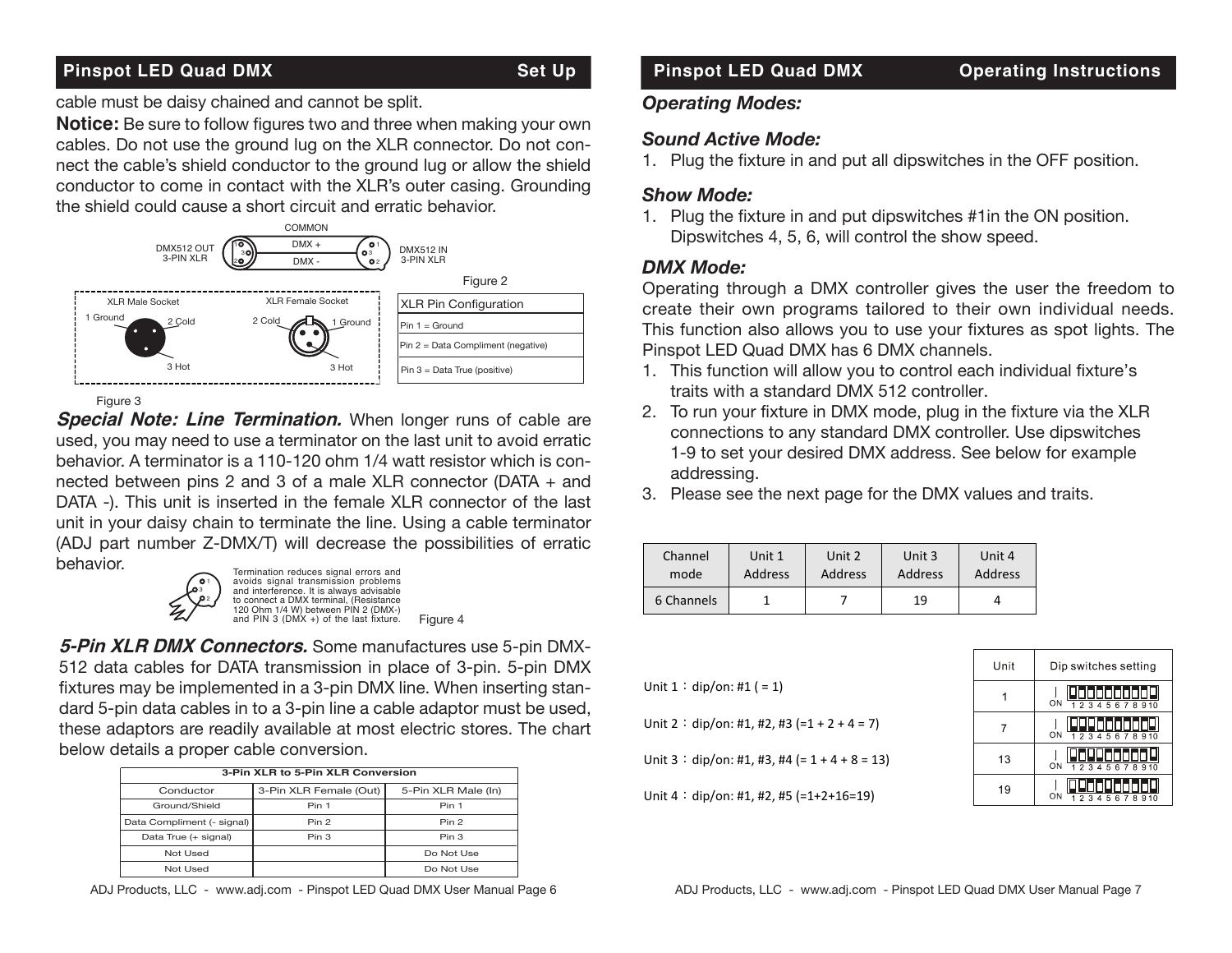### **Pinspot LED Quad DMX Operating Instructions**

### *Master-Slave Setup:*

This function will allows you to link units together to run in a Master-Slave mode. In a Master-Slave set up one unit will act as the controlling unit and the others will react to the controlling units built-in programs. Any unit can act as a Master or as a Slave however, only one unit can be programmed to act as the "Master."

- 1. Daisy chain your units via the XLR connector on the rear of the unit. Use standard XLR microphone cables to link your units together. Remember that the Male XLR connector is the input and the Female XLR connector is the ouput. The first unit in the chain (master) will use the female XLR connector only. The last unit in the chain will use the male XLR connector only.
- 2. Set the dipswitch #1 to the ON position, all other dipswitches off for the "Master" unit.
- 3. For the "Slave" unit(s), any dipswitch in the On position except #1.
- 4. Connect the "Slave" unit or units and they will automatically start to follow the "Master."

| <b>Pinspot LED Quad DMX</b> |              | <b>6 Channel Mode</b>        |
|-----------------------------|--------------|------------------------------|
| <b>Channel</b>              | <b>Value</b> | <b>Function</b>              |
| 1                           |              | <b>RED</b>                   |
|                             | $0 - 255$    | $0\% - 100\%$                |
| $\overline{2}$              |              | <b>GREEN</b>                 |
|                             | $0 - 255$    | $0\% - 100\%$                |
| 3                           |              | <b>BLUE</b>                  |
|                             | $0 - 255$    | 0% - 100%                    |
| 4                           |              | <b>WHITE</b>                 |
|                             | $0 - 255$    | $0\% - 100\%$                |
| 5                           |              | <b>MASTER DIMMER</b>         |
|                             | $0 - 255$    | 0% - 100%                    |
| 6                           |              | <b>STROBING</b>              |
|                             | $0 - 7$      | <b>NO STROBING</b>           |
|                             | 8 - 247      | <b>STROBING SLOW - FAST</b>  |
|                             | $248 - 255$  | <b>SOUND ACTIVE STROBING</b> |

#### **Pinspot LED Quad DMX** UC-IR Remote

The **UC-IR** infrared remote has many differnet functions and gives you complete control of your Pinspot LED Quad DMX. To control the your desired fixture you must aim the controller at the front of the fixture and be no more the 30 feet away.

**STAND BY -** Pressing this button will blackout the fixture.

**FULL ON -** Hold this button down to fully light up the unit. When you let the button go, the unit will return to its previous state.

**FADE/GOBO -** Invalid for this fixture.

**COLOR -** Press buttons 1-9 to choose a desired color. Adjust the output intensity using either the number buttons, or using the "DIMMER +" and "DIMMER -" buttons.

**STROBE -** Press and hold this button the to strobe. This function is only valid under color mode.

**SOUND ON & OFF -** These buttons activate and deactivate the sound active mode.

**SHOW -** This button will activate the random show (default). Press the buttons 1-9 to select a different show.

**"DIMMER +" and "DIMMER -" -** Use these buttons to adjust the output intensity in Color mode.

### **Pinspot LED Quad DMX** Cleaning

Due to fog residue, smoke, and dust cleaning the internal and external optical lenses must be carried out periodically to optimize light output.

- 1. Use normal glass cleaner and a soft cloth to wipe down the outside casing.
- 2. Clean the external optics with glass cleaner and a soft cloth every 20 days.
- 3. Always be sure to dry all parts completely before plugging the unit back in.

Cleaning frequency depends on the environment in which the fixture operates (i.e. smoke, fog residue, dust, dew).